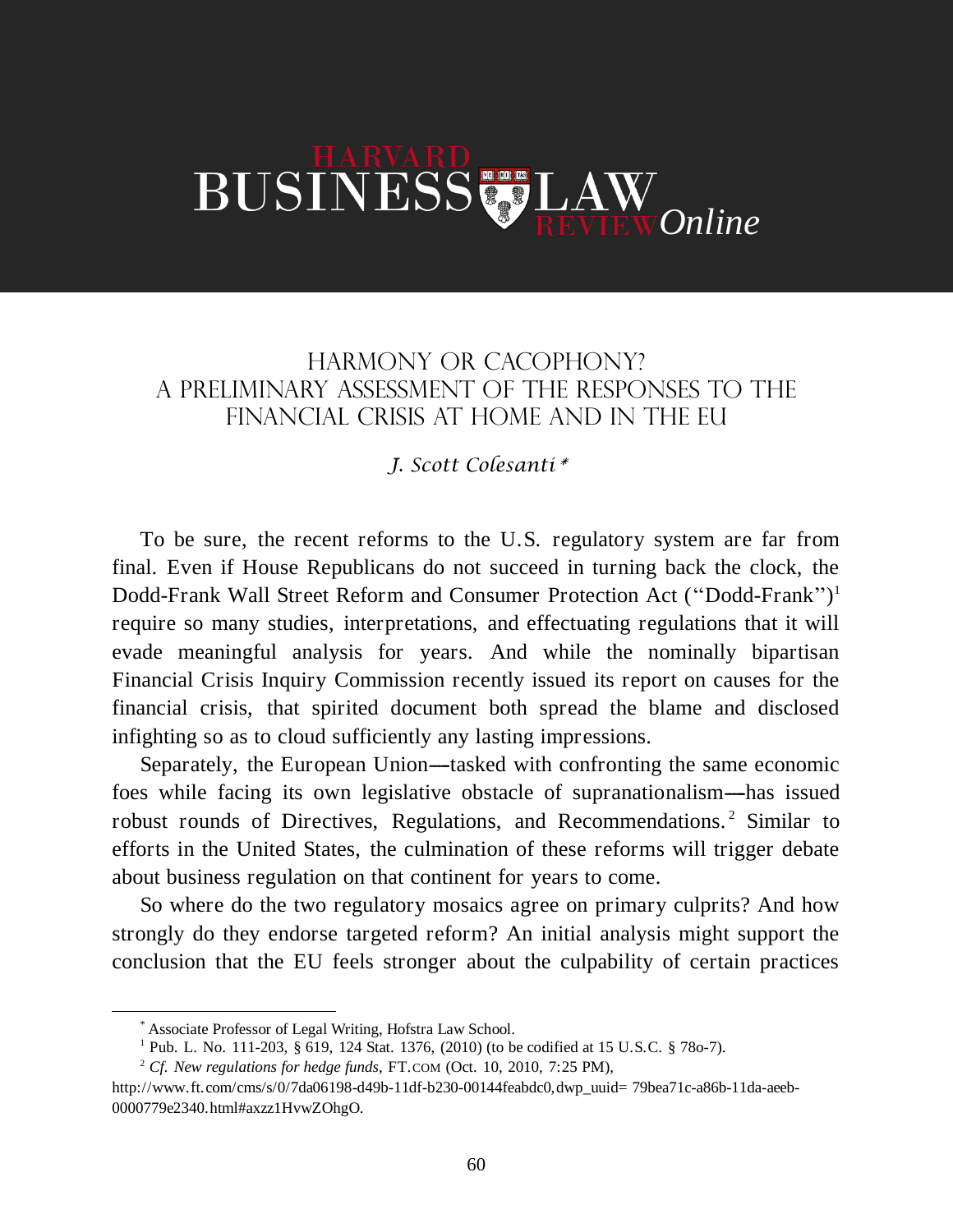and institutions than its American counterparts.

Take short selling, for example. While the SEC's response in recent years has crystallized into gradually squeezing the most offensive forms of the questionable trading into a non-controversial category termed ''abusive short selling,'' this remedy has done little to quell the fires among aggrieved investors who feel that Dodd-Frank ultimately took aim at that pernicious practice only in the most oblique of fashions.<sup>3</sup> Meanwhile, the EU, although similarly concluding that ''short selling is often not abusive,'' 4 felt threatened enough by the practice to move to (i) enable the new EU regulatory body to suspend trading in a particular issue within a Member State for three months,<sup>5</sup> and (ii) require that, for certain issues, the seller evidence his borrowing of the subject shares or entering into an agreement for the same.<sup>6</sup> By contrast, requirements in the U.S. are less stringent, as the effectuating broker-dealer merely must possess ''[r]easonable grounds to believe that the security can be borrowed so that it can be delivered on the date delivery is due'' before accepting a short sale order in an equity security from another person. <sup>7</sup>

Separately, hedge funds, while coming involuntarily on the regulatory radar screen on both continents, in the EU are restricted from marketing to entities outside of the EU unless the counterparty is subject to an ''equivalent [regulatory] regime."<sup>8</sup>

Concerning the regulation of OTC derivatives, while both the U.S. and the EU have endorsed the notion of transparency, pan-European regulators shall

 $\overline{a}$ 3 *See Letter to Senator Dodd and Representative Frank on Abusive Naked Short Selling*, INV. VILL., http://www.investorvillage.com/smbd.asp?mb= 3532&mn= 5603&pt= msg&mid= 1683231 (last visited Mar. 27, 2011) (urging ''hearings on abusive naked short selling and its effect on the market and public companies'').

<sup>4</sup> *See Commission Proposal for a Regulation of the European Parliament of the Council on Short Selling and Certain Aspects of Credit Default Swaps*, at 3, COM (2010) 483 final (Sept. 15, 2010), *available at*  http://ec.europa.eu/internal\_market/securities/docs/short\_selling/20100915\_proposal\_en.pdf.

<sup>5</sup> *Id.* at 9.

<sup>6</sup> *Id.* at 7.

 $7$  17 C.F.R. § 242.203(b) (2008).

<sup>8</sup> *See* Council Directive 2010/78, 2010 O.J. (L 331) 133 (EU), *available at* http://eur-

lex.europa.eu/LexUriServ/ LexUriServ.do?uri= OJ:L:2010:331:0120:0161:EN:PDF; *see also Parliament ushers in new EU rules for hedge funds and private equity*, EUROPEAN PARLIAMENT PRESS SERV.,

http://www.europarl.europa.eu/en/pressroom/ content/20101110IPR93908/html/Parliament-ushers-in-new-EUrules-for-hedge-funds-and-private-equity.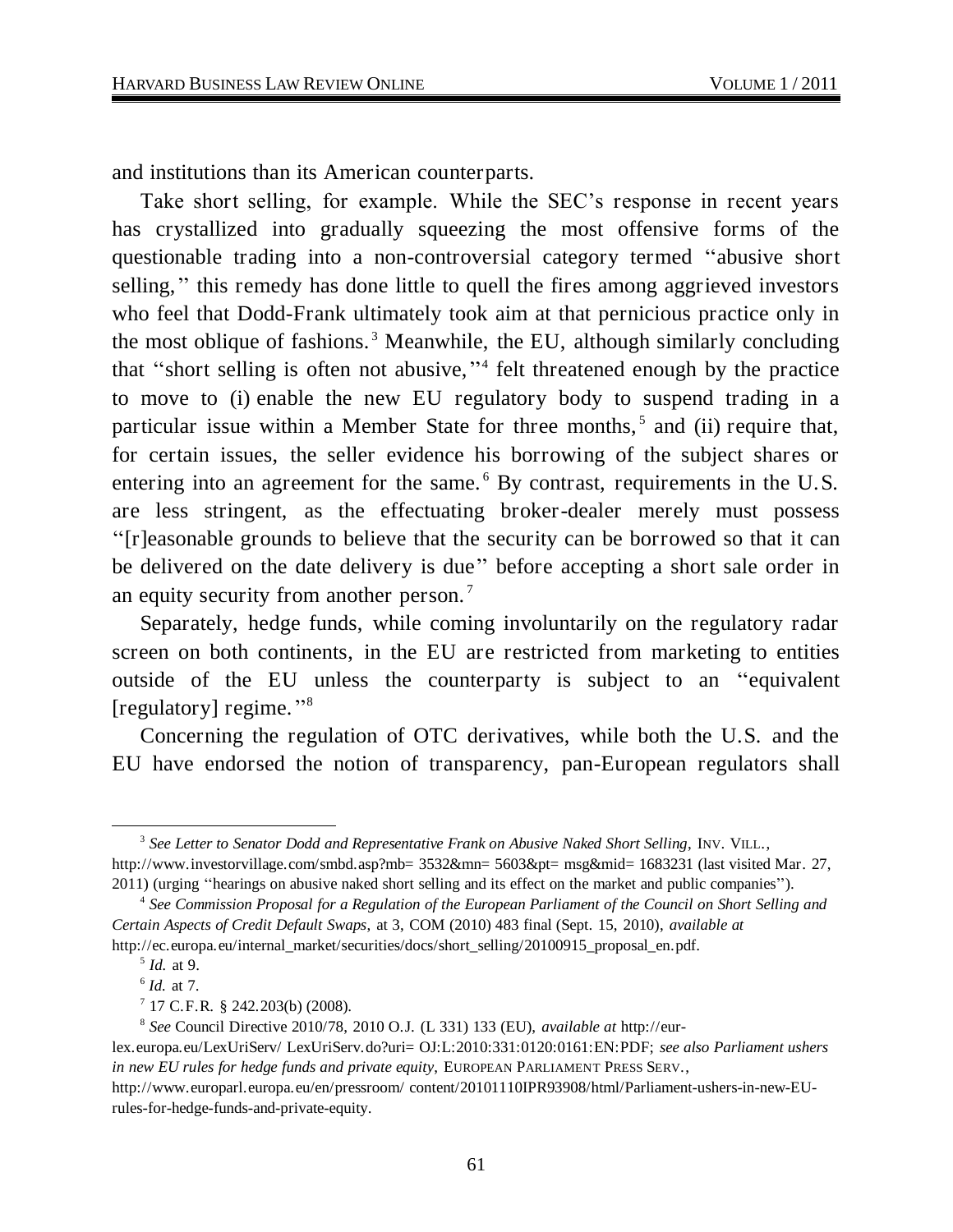have the authority to define subject derivatives within the Member State.<sup>9</sup> The U.S. remains dependent upon the efforts of the SEC and the CFTC to identify the potentially troublesome vehicles (and to play nice in coordinating information thereon).

Finally, the very notion of fraud prohibitions is under review across the pond. In June 2010, the EU commenced a consultation period on the 2004 Market Abuse Directive.<sup>10</sup> It is noteworthy that countries like Germany already outlaw even *attempted* insider trading. Conversely, Rule 10b-5,<sup>11</sup> America's broad, catchall antifraud prohibition, has been left to its cursed fate of continued ad hoc interpretation by federal courts, which see attempted insider trading cases only on the rarest of occasions and often via consent agreements.<sup>12</sup>

Overall, the two systems share many common responses, with a modicum of differences. But the significance of these dissimilarities (as inchoate as they may be) is more than just academic. Somewhere in the SEC it has no doubt been noted that the Europeans—at least in name—scrapped their pan-European regulator in favor of the new European Securities and Markets Authority authorized to directly oversee credit rating agencies within EU Member States. <sup>13</sup> And the decades-old EU concept of "transfrontier insider dealing"<sup>14</sup> may be a concept worth importing as SEC enforcement efforts go global. Finally, Europe's restrictions on hedge fund marketing outside the EU may inspire a wave of market protectionism viewed by some as pure jingoism.

One interesting side note concerns the role of the investor in this whole mess. While the SEC appears poised to remain true to its aged crusade to shield the

 $\overline{a}$ 

<sup>9</sup> *See Commission Proposal for a Regulation on OTC Derivatives, Central Counterparties and Trade Repositories*, COM (2010) 484/5, *available at* http://ec.europa.eu/internal\_market/financialmarkets/docs/derivatives/20100915\_proposal\_en.pdf.

<sup>&</sup>lt;sup>10</sup> Public Consultation of the European Commission on a Revision of the Market Abuse Directive (MAD), SEC (June 25, 2010), *available at* http://ec.europa.eu/internal\_market/consultations/docs/2010/mad/consultation\_ paper.pdf.

<sup>11</sup> 17 C.F.R. § 240.10b-5 (2011).

<sup>12</sup> Ann Hadley Vom Eigen, *Securities Fraud*, 24 AM. CRIM. L. REV. 687, 688 (1987).

<sup>&</sup>lt;sup>13</sup> Commission Regulation 1095/2010, of the European Parliament and of the Council of 24 November 2010 establishing a European Supervisory, 2010 O.J. (L 331) 84, *available at* http://www.esma.europa.eu/popup2.php?id = 7331.

<sup>&</sup>lt;sup>14</sup> Council Directive 89/592, of 13 November 1989 on Coordinating Regulations on Insider Dealing, 1989 O.J. (L 334) 30 (EC), *available at*

http://eurlex.europa.eu/LexUriServ/LexUriServ.do?uri= CELEX:31989L0592:EN: HTML.